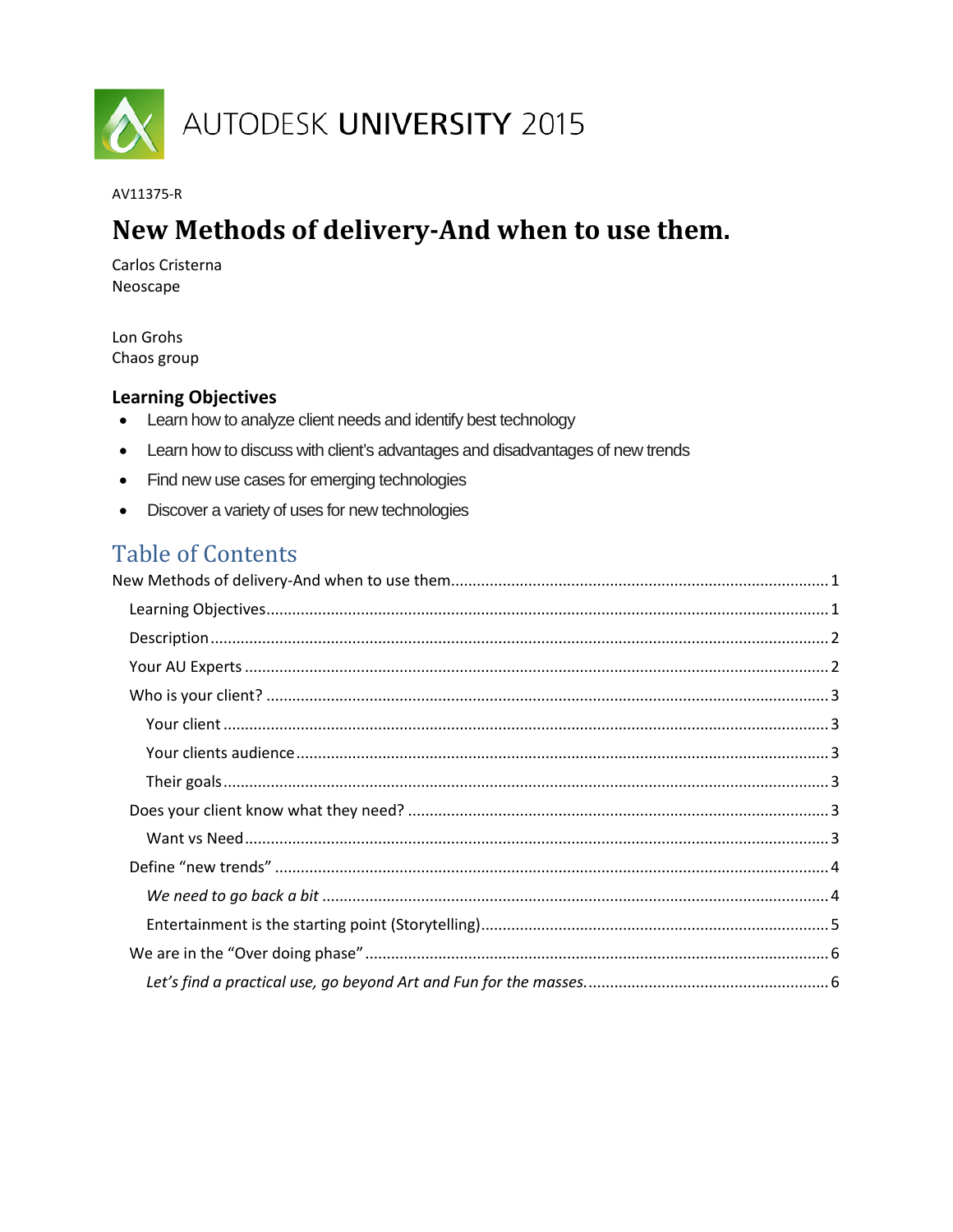## <span id="page-1-0"></span>**Description**

Whether we use a pencil or the latest technology, as digital artists we still need to develop creative to give our clients an advantage over the competition. Clients sell the same product to the same clientele—how do we help them differentiate? We have technology converging in many ways (architectural visualization, video games, real time)—how do we find the best way to make use of this convergence? Ultimately, as a creative agency or architectural visualization firm, we need to look for ways to show off products and environments that are visually more compelling so that they become the catalyst of this differentiation. Products such as 3ds Max, Maya, NVIDIA mental ray, Revit, AutoCAD, and new emerging real-time technologies like Showcase and Stingray help with this problem, but that's just the beginning. In this roundtable we will talk about why we follow these trends and where these new technologies will bring us. Is it all a fad? Will we find a real practical use other than entertainment? Will our clients end up showing us the way?

## <span id="page-1-1"></span>**Your AU Experts**

*Carlos Cristerna:* With Neoscape, Inc., since 2005, Carlos Cristerna leads the studio's 3D Visualization Teams. As visualization director, Carlos oversees Neoscape's digital artists, constantly pushing technological, creative, and artistic limits to achieve the most beautiful and powerful work possible. His decade of experience encompasses everything from architecture, design, photography, and film, and provides him with an enviable skill set that makes him an oft-sought-after industry panelist and finalist for multiple architectural illustration awards annually. Carlos was recently elected president of the American Society of Architectural Illustrators (ASAI). Carlos received the ASAI Award of Excellence in 2009, and in 2010 his work was recognized with the ASAI Formal Award. Carlos graduated with a bachelor of architecture from the Universidad Autonoma de Sinaloa, Mexico.

*Lon Grohs:* Is an award-winning visual artist and founder of Chaos Group Labs. Formerly Creative Director and a principal at Neoscape, Lon oversaw the studio's visualization teams on multiple projects worldwide. Understanding the challenges faced by designers every day, Lon joined Chaos Group in 2011 with a passion to push technology to aid artistry and design. Chaos Group Labs has become a think tank for research and development, evolving the capabilities of GPU rendering, massively parallel rendering in the cloud, and new advances in VR. The newest initiative of Chaos Group Labs, the Digital Design League, has been established to focus directly on how technology can benefit design and its impact on society

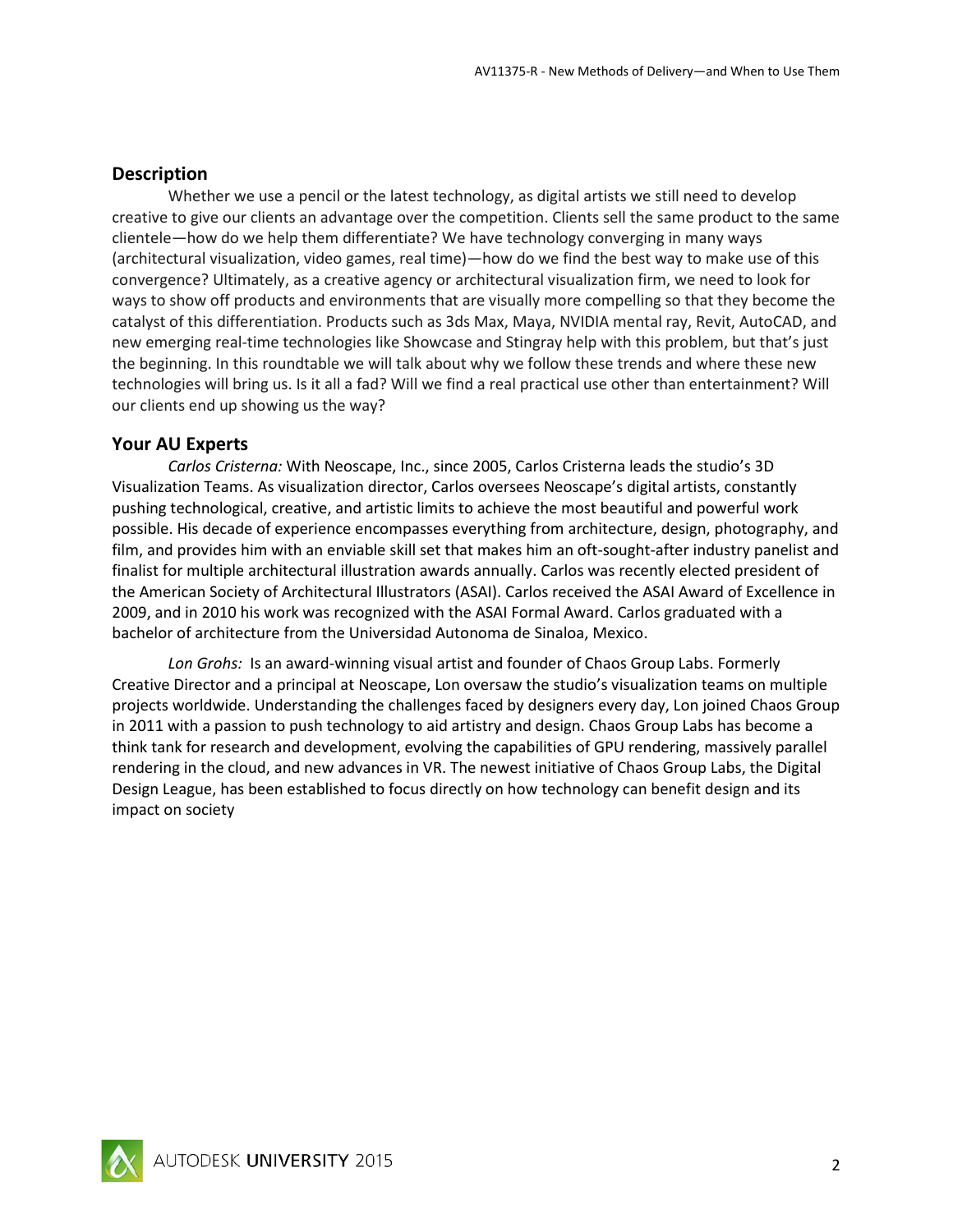# **How to analyze client needs and identify the best technology**

## <span id="page-2-0"></span>**Who is your client?**

Whether your client is an architect, developer, marketing expert or broker, they all will come to you for a solution. Finding out what that solution is – that is the trick. Sometimes a client will come and tell you what they need, and sometimes they are correct, but most times they are wrong (even though the client is always right. Right?). But before we get into judging and making assumptions which will inevitably lead to a bad outcome and a short relationship first and foremost, we need to understand who they are and where they come from.

## <span id="page-2-1"></span>**Your client**

Understanding your client is an integral part of deciding what solutions you will offer them. Ask yourself: Who are they? What is their history? Look into previous work they have done, failures and accomplishments; we need to dive into their way of thinking. This is the only way we will be able to put ourselves in their shoes and be capable of seeing the world as they do. Without this first step, we would not be able to understand their goals and motivation to come to you.

## <span id="page-2-2"></span>**Your client's audience**

Before we race to offer solutions, another part of the equation is to understand the audience. Are they a broker? Is it the end user? Young? Old? Ethnicity? Income? Culture? Are we doing work in another country? (The Middle East and Asia are great examples of how what we sell here is not the best solution, expectations are different as well). Is it local?

## <span id="page-2-3"></span>**Their goals**

Once we have gone through this back story and philosophical learning experience, we hope that we have a good understanding of who our client and their audience is. It's time we think of why they asked for 30 renderings, a marketing campaign, an iPad app, lots of lens flares with moody renderings, hot air balloons and yes, birds in the sky. Not to mention their curiosity for Virtual Reality, Augmented Reality, Real Time experience and all the "new" things that will make their product shine above the competition.

Only then we will be able to get a glimpse at who they are and where they come from. Hopefully we will be able to either agree with them, elaborate or propose something completely different that is based on facts, figures and ways of thinking that they will relate to and understand.

## <span id="page-2-4"></span>**Does your client know what they need?**

"The client is always right." This statement is in fact true (especially since they are the ones paying for the product), but they only know what they know, just as we do. So, this is where the relationship becomes a collaboration. You learn from them, and they learn from you. What I have learned over the years is that being complacent and thinking that you already know a client and their needs will make you lose them. They almost always have an IDEA of what they need, but the truth is that they are looking for something new ALL THE TIME, and it is our duty to always look back to UNDERSTANDING and EXPLORING to be able to help our client INNOVATE.

## <span id="page-2-5"></span>**Want vs Need**

The always fun "want vs. need." I want an awesome car; a lot of people seem to be driving them, so why not me? But what I really need is ANY car that can take me from point A to point B. Do I need to do this with style? Am I going to be driving alone? I am trying to impress anyone? Do I have cargo? You get the

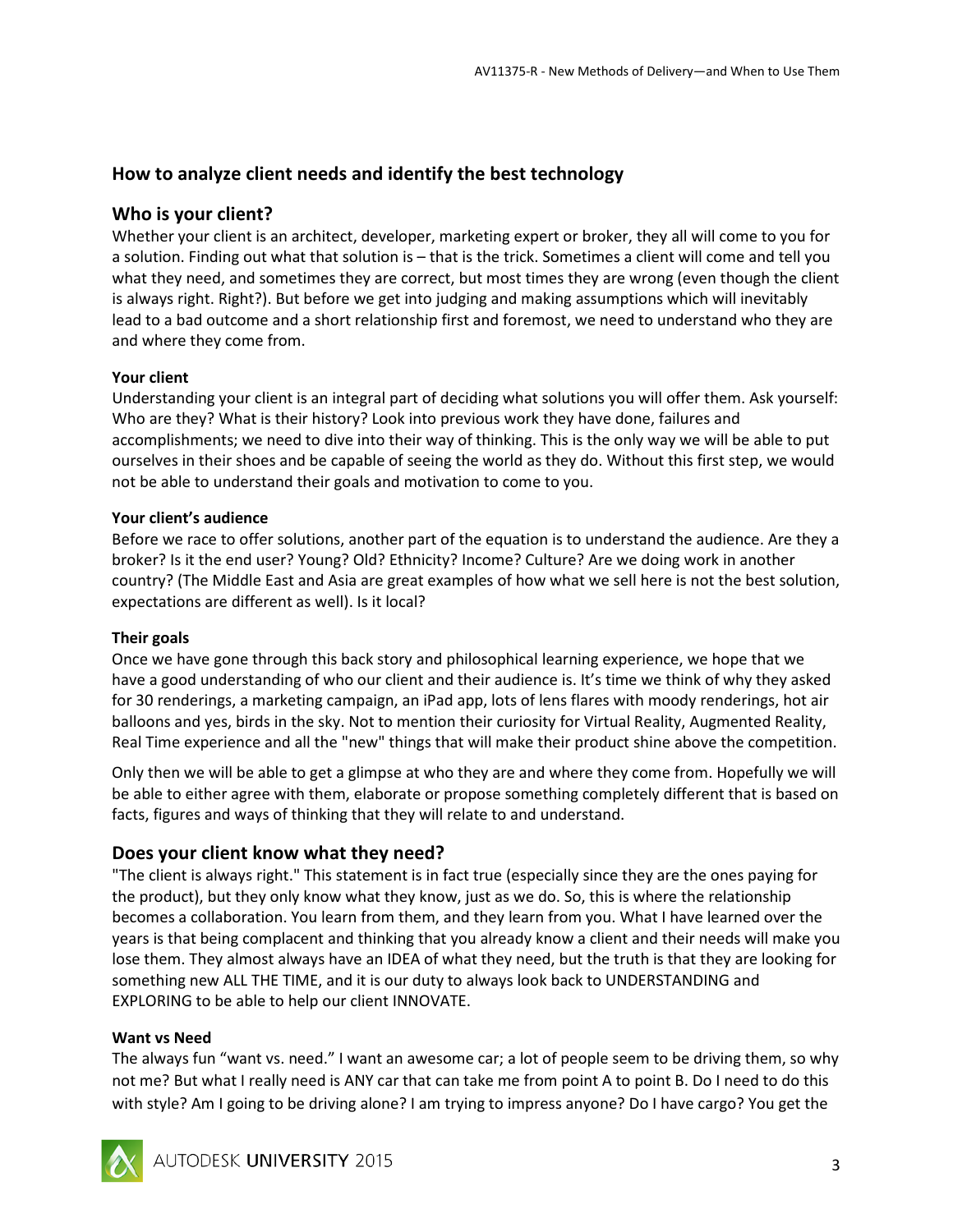point. It is important to identify what a client wants vs. needs. Realistically assess (Want+Need-Budget=always awesome result, no matter what) those factors so you can advise on the best solution.

#### *How to talk to your client about our advice being the one to follow.*

So, can we always deliver "awesome results, no matter what"? I would say realistically no, but we can always attempt to achieve that 100% of the time, and that will always make the difference. After doing all of this we will be able to advise on whether or not you really need the 30 images, the iPad app, the Virtual reality tour etc.

## **Discuss with clients advantages and disadvantages of "new trends"**

## <span id="page-3-0"></span>**Define "new trends"**

After we have decided what to use, and IF we end up using what a client perceives as a "new trend," we have to educate our clients on what these new trends are. What they do they do? Do they accomplish anything for them? Are they novelty only? We need to give them a bit of history about the technique and discuss the advantages and disadvantages. Before we talk about "new trends" we need to go back in time and try to understand the evolution of techniques we now take for granted.

## <span id="page-3-1"></span>*We need to go back a bit*

When we think about new trends, technologies or techniques we need to think about the history of what we take for granted now, how did it evolve into something useful? From Novelty to entertainment to educational tool to commercial and art form.

## **Example 01:** *Architectural illustration / Renderings*

An ancient art form, considered that for hundreds of years, became an invaluable tool for visualizing complex ideas, conveying size, color, mood etc. Fast forward to the 80s, and 3D technology was starting to become something of a mainstream technology, and so the cycle began (Novelty, Educational, Commercial to Art form). It took us a while to go through the cycle. Some people saw it as a "wow" technique. No one questioned your choice of furniture or your time of day—we were all amazed by it. But as with any new technology, there were the naysayers: the people who couldn't see the potential or felt threatened by it, shot it down to just a soulless technique and not an art form, a fad. Then as it evolved, it became abused, tried and tossed around many times. There was a race to render more and faster. We did countless lens flares, hot air balloons, birds and joined the quest to replicate photography and physically accurate lighting.

As a result, we got some of the best and some of the worst possible looking illustrations in its history, BUT we evolved and learned what was important and what was not. Today there is no question about the commercial value of this technique, and it's no longer looked down to upon by "traditional" artists. There are schools for it; it's accepted and became art again. We understood what it was meant to do.

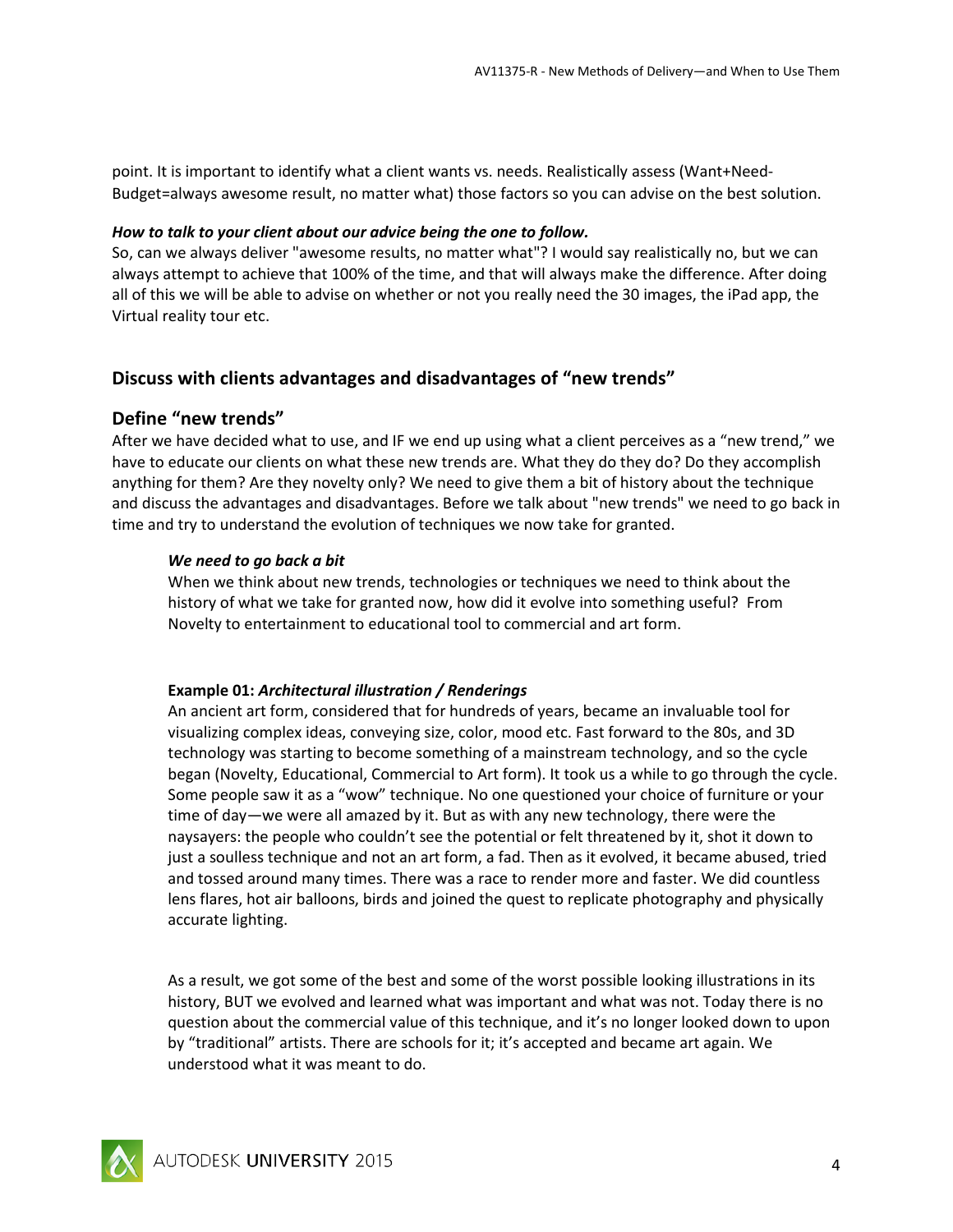#### **Example 02: IPad**

This one is fun, the iPad on its own is just a big iPod touch or iPhone without the phone. On its own, it is not much more than a television you can carry around with you. The real value of a device like the iPad comes from what it CAN or CAN'T do--and that is defined by the programmer and its users. (Understand your client and target audience.) The content and how it's delivered makes the difference.

## **Example 03:** *Film*

Film is another great example of a new tech or trend that appeared a while back. We had photography but not moving photography. This new "voodoo" comes in, and what do we do? Well, we don't know how to use it so we start experimenting with this novelty, filming random stuff and being amazed by it. The problem was that people were not thinking outside the box; they were trying to use a new tool to do something familiar: theater. They were filming a one shot play from the audience's point of view until we started creating screenplays and editing. Still telling stories, but in a different way, film evolved from novelty to educational to commercial to art form.

## *VR, AR, RT*

So, here we are, at the odd phase of discovery, of overdoing, of the lens flares and the hot air balloons. We are again trying to Film Theater (Nils Norgren). We need to think outside the box. What the hell are we going to do about this? How is this useful? Is not even new!!!! Is this just a bunch of old technologies that are converging and giving us the opportunity to create something new and meaningful?

## **Discover a variety of uses for new technologies**

## <span id="page-4-0"></span>**Entertainment is the starting point (Storytelling)**

In my personal opinion, all of these trends, techniques and tools have gone through this evolution and invariably they all start by achieving a very simple need, to be entertained. It's clear the new technologies have been around for decades: video games, flight simulators, medical research, automobile design, aerospace industry, etc. These industries have the capital and motivation to use them in a practical way beyond entertainment for training, experiencing situations otherwise difficult to replicate, for efficient design, for profit.

## *Why did these industries use these technologies?*

These industries had the capital and motivation to use them in a practical way that went beyond entertainment—for training, for efficient design, for a profit—not just economical, but intellectual as well.

#### *What can we learn from these industries?*

Just like with our clients we will need to dig deeper into why they used the technology. It's cheaper, reduces the risk of dangerous and otherwise complex situations to replicate, and it WILL pay off.